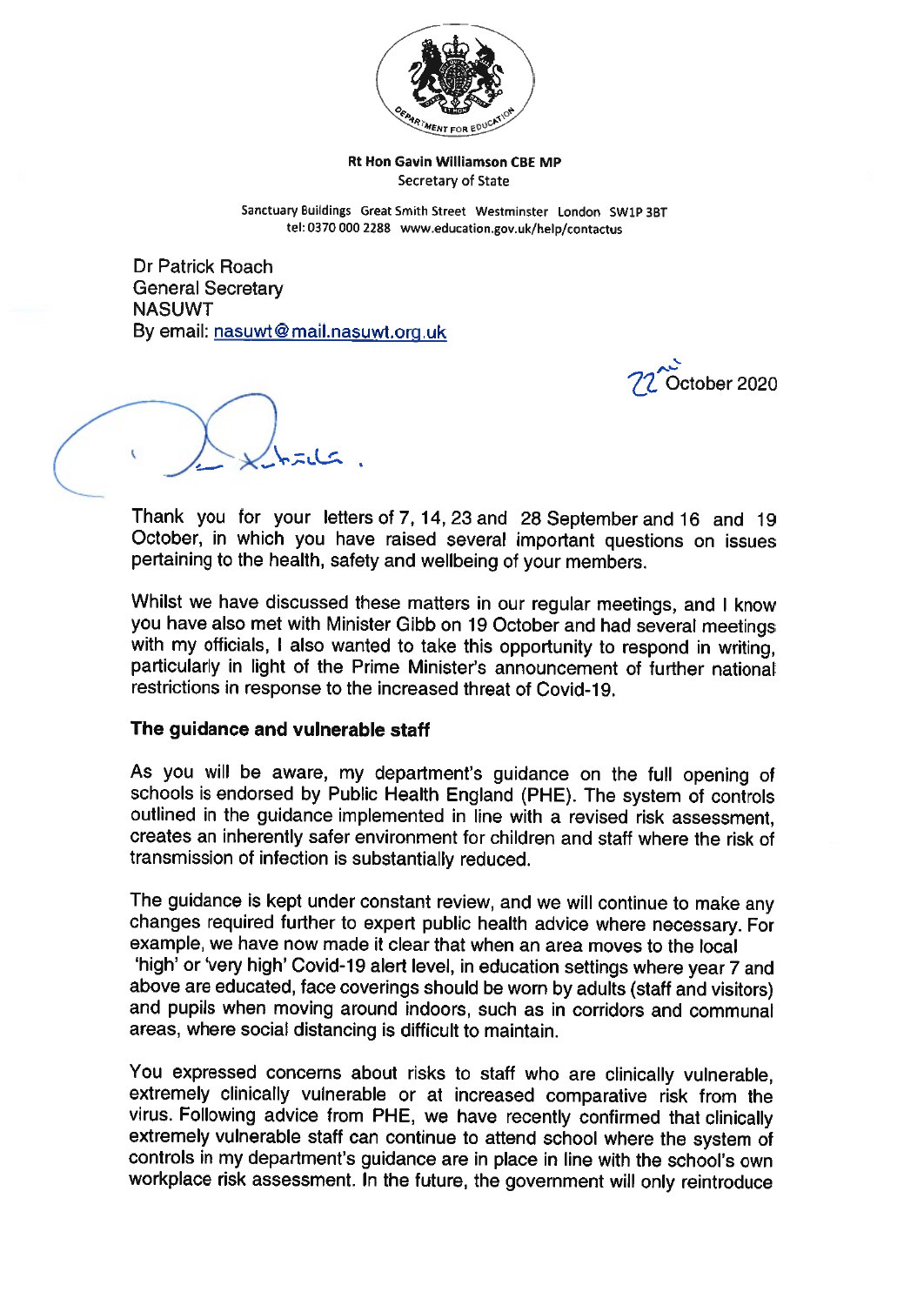formal restrictive shielding advice in specific local areas at very high alert level with exceptional circumstances where this has been advised by the Chief<br>Medical officer, and only for a limited period of time. The government will write to individuals to inform them if they are advised to follow formal shielding advice and not attend the workplace.

Clinically vulnerable staff can also attend school however, my department's advice makes clear they should follow the sector-specific measures in the guidance to minimise the risks of transmission.

Pregnant women are in the 'clinically vulnerable' category and are generally advised to follow the guidance which applies to all staff in schools. However, pregnant women should take particular care to practice frequent, thorough hand washing, and cleaning of frequently touched areas in their home and/or workspace. An employer's workplace risk assessment should already consider any risks to female employees of childbearing age and, in particular, risks to new and expectant mothers. Any risks identified must be included and managed as part of the general workplace risk assessment. Our revisions to school guidance have set out that while there is not necessarily a requirement to conduct <sup>a</sup> specific, separate risk assessment for new and expectant mothers, doing so may help identify any additional action that needs to be taken to mitigate risks.

The measures set out in the guidance provide <sup>a</sup> framework for school leaders to put in <sup>p</sup>lace proportionate protective measures for pupils and staff. We recommend school leaders discuss any concerns individuals may have around their particular circumstances and reassure staff about the protective measures in place.

We also note your concerns about staffing levels. We are monitoring staffing levels in schools through our daily returns from schools. Our guidance to support schools to maintain adequate staffing levels and deploy staff whilst Covid-19 restrictions remain in place sets out a range of available options. We will keep these under review.

# Health and safety, risk assessments and compliance

Our guidance reminds schools of their responsibilities and duties around health and safety/risk assessment and their legal duties as employers. For risk assessments, this includes the legal requirement to consult with the health and safety representative selected by <sup>a</sup> recognised trade union or, if there is not one, <sup>a</sup> representative chosen by staff. Information and guidance on risk assessments is also provided, including on the need to monitor and review preventative and protective measures regularly.

Employers and staff should always come together to resolve issues. Any concerns in respect of the controls should be raised initially with line management and trade union representatives, and employers should recognise those concerns and give them proper consideration. If that does not resolve the issues, the concern can be raised with the Health and Safety Executive (HSE). Where the HSE identifies employers are not taking action to comply with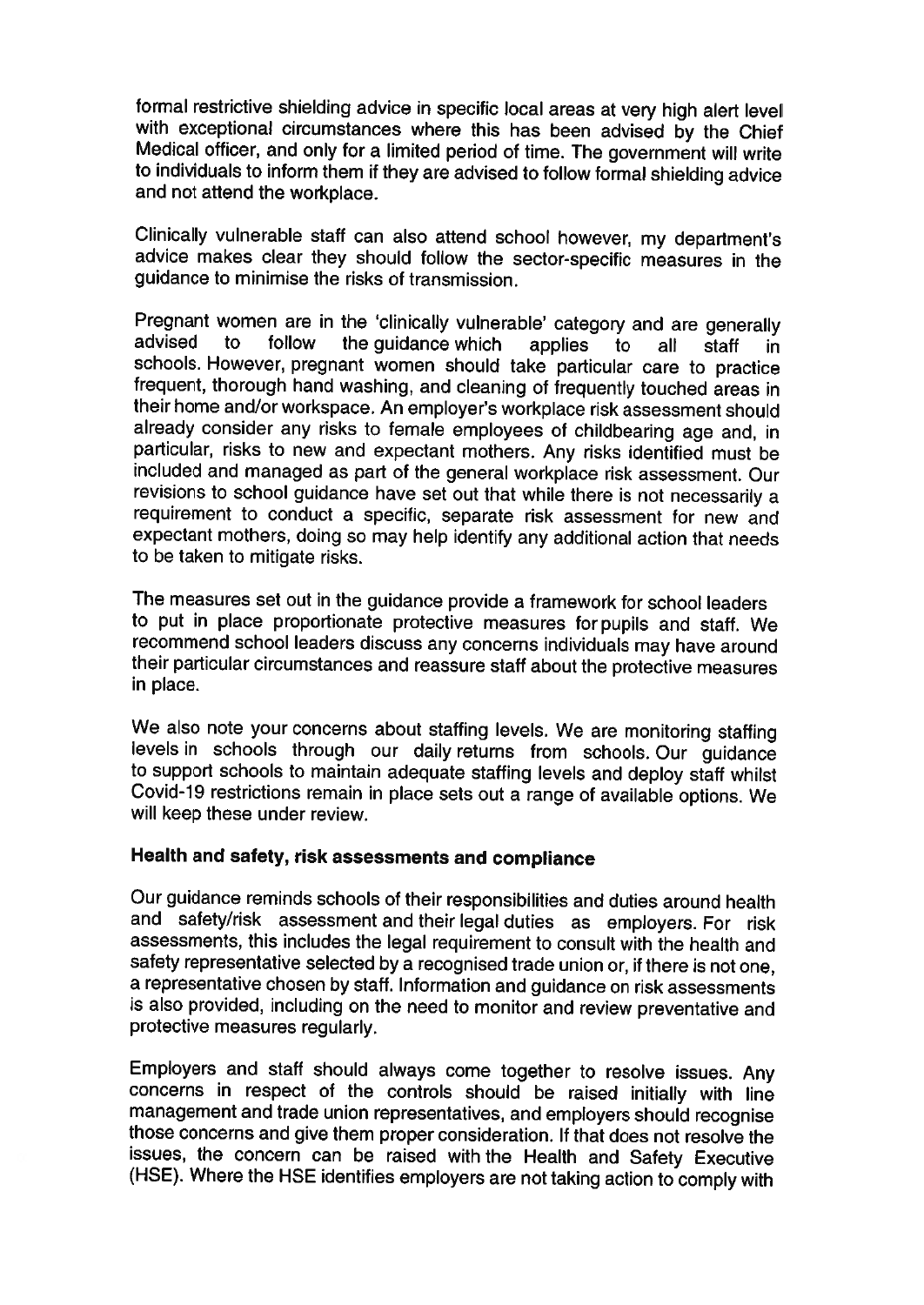the relevant public health legislation and guidance to control public health risks, it will consider taking <sup>a</sup> range of actions to improve control of workplace risks. The actions the HSE can take include the provision of specific advice to employers through to issuing enforcement notices to help secure improvements.

You will be aware the HSE has conducted an extensive set of telephone spot checks on schools around the implementation of the system of controls. They are also visiting some schools where:

- • <sup>a</sup> concern has been raised by someone, for example, <sup>a</sup> member of staff or parent, about <sup>a</sup> school;
- • concerns have been raised based on <sup>a</sup> spot check call, or the school has failed to provide someone to speak to the HSE for <sup>a</sup> spot check call after 3 attempts; or
- • <sup>a</sup> visit is scheduled to <sup>a</sup> school not on the list for <sup>a</sup> spot check call, to consider its control measures, as part of validation of the process as <sup>a</sup> whole.

## Test and trace

We have discussed your concerns about availability of tests and the efficiency of the test and trace programme on <sup>a</sup> number of occasions recently.

In addition to the coronavirus test kits we are supplying directly to all schools and further education (FE) providers, we have recently announced that those in particularly high risk areas may also be eligible for an additional delivery of test kits. These will be allocated to schools and FE providers by the Department of Health and Social Care, based on the local prevalence of coronavirus.

Whilst testing capacity is the highest it has ever been, you will be aware we are working to provide further priority access for teaching staff.

## Funding

You have asked for additional funding to be made available to schools to cover costs resulting from the implementation of safety measures. As our guidance states, schools should use their existing resources when making arrangements to welcome all children back for the autumn. There are no <sup>p</sup>lans at present to reimburse additional costs incurred as part of that process, however, we are keeping this under review.

### Supply teachers

am aware you met with my officials on <sup>8</sup> October to discuss the issues you raised in your correspondence of <sup>7</sup> and <sup>28</sup> September.

Further to the discussions, my officials are looking at whether we can reinforce messaging on ensuring supply teachers have access to information on safety